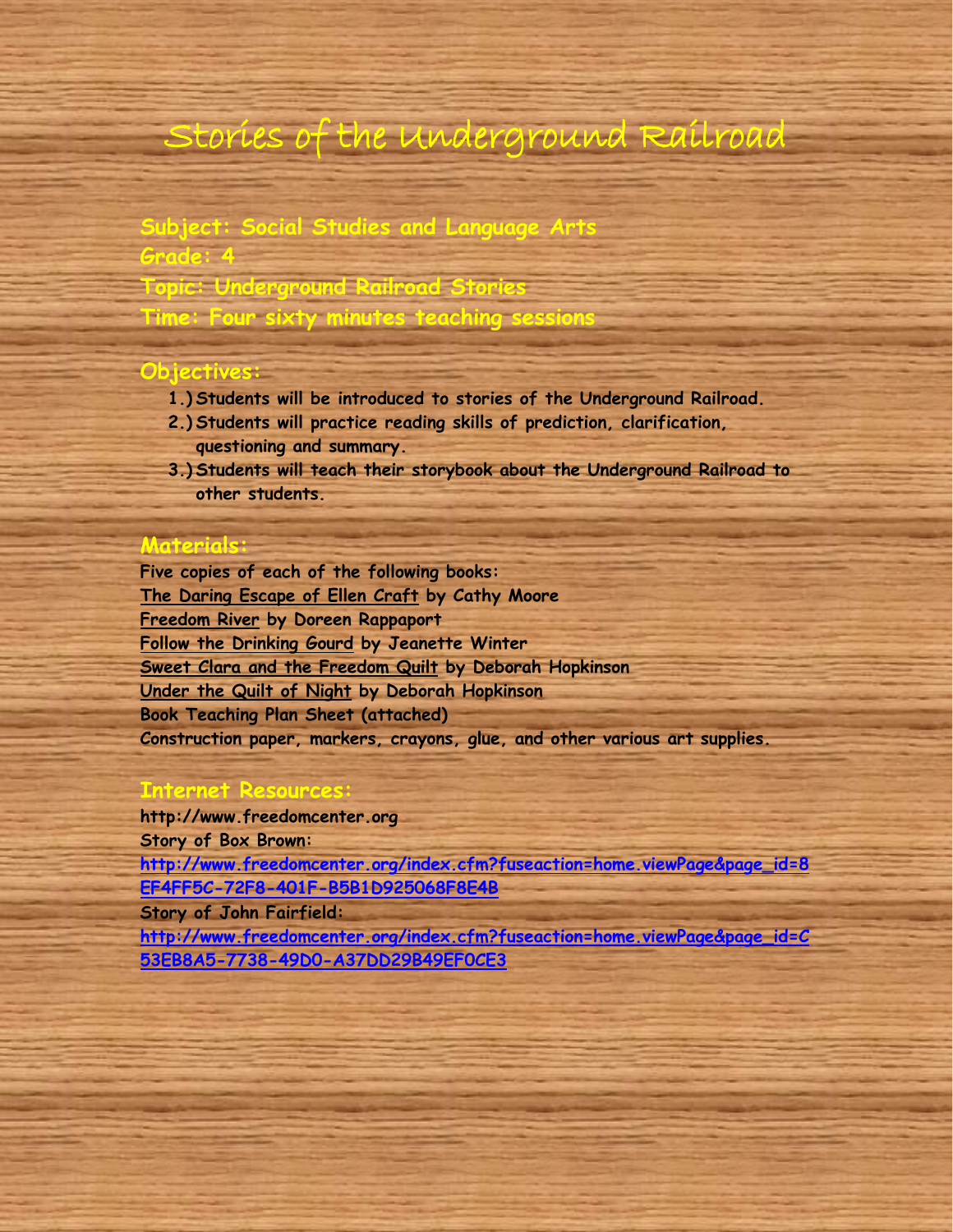



ELIZAS TALE the winter of 1838 woman and her began their garney. ireedom. To awad carture in Keitucky she cassed the ice floes in the Ohio River to the safety of the Rigkey shore. The story of Eliza in Took Cabin was bde ins incalers.

**A marker retelling the story Ripley, Ohio Runaways used these of Eliza crossing the Ohio River.**

 **John Parker House John Rankin House** 

 **steps to escape.**

### **Procedures:**

**Day 1** 

**Day** 

**Introduce the Underground Railroad to the class. Provide pictures of John Parker and John Rankin's homes. Discuss the history of the Underground Railroad in our area. Teacher tells oral stories about the Underground Railroad to develop an interest: Eliza, Box Brown, and John Fairfield. Have the students retell their favorite story through writing.**

- **1.) Divide the class into five groups, assign each group a book and give them a book teaching plan sheet.**
- **2.) Each group predicts what their book is about.**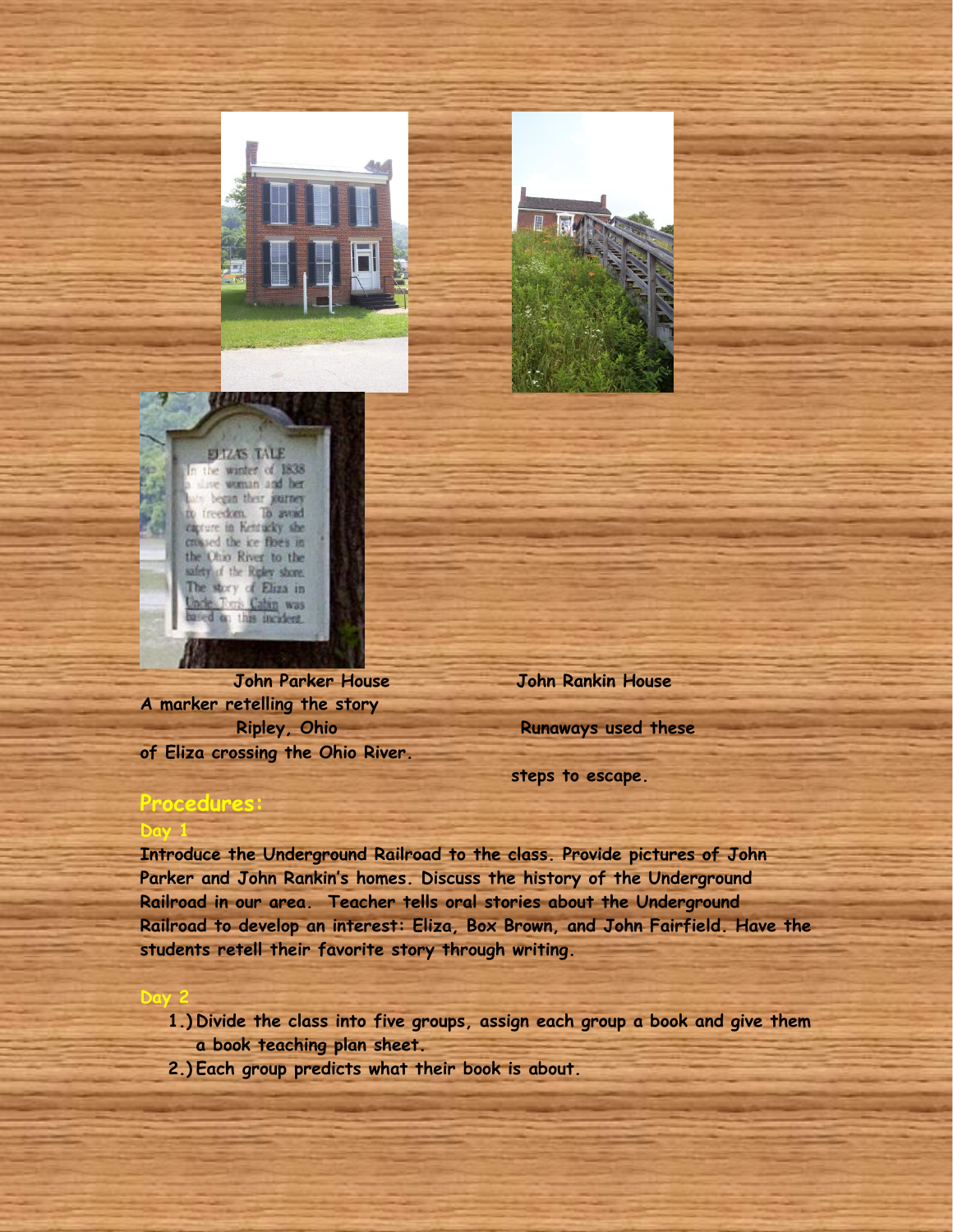- **3.) Glance through the book for vocabulary that is new or information that needs clarification.**
- **4.) Read the book aloud as a group.**
- **5.) Make clarifications about the book. Do you see confusing words or ideas? What happened and do you understand?**
- **6.) Ask questions about the book. What do you know about the characters' life? What drove them to take the chance of running away? Who do you relate to in the story? What character is most like you?**
- **7.) In three or four sentences summarize the book.**
- **8.) Be sure the book teaching plan sheet is complete.**

**Each group should now be the experts on the book they read.** 

**The students will create a story quilt for their book. Each student takes a part of the story and creates a picture to represent that part of the book. They include a "golden line" or sentence from the book that tells about the picture. Each picture is glued onto a larger page to create the quilt. The students will use the quilt and book teaching plan sheet to teach the book to the class on day 4.**

- **1.) Each group presents their book to the class.**
- **2.) The students will do a "book talk" on their book using the information from their book teaching plan chart. They become the teachers/ experts on that book.**
- **3.) Students present the book quilt to demonstrate what they learned from the book.**
- **4.) Students are encouraged to ask questions about the books. They need to search for how the stories were similar and how they were different?**

**\_\_\_\_\_\_\_\_\_\_\_\_\_\_\_\_\_\_\_\_\_\_\_\_\_\_\_\_\_\_\_\_\_\_\_\_\_\_\_\_\_\_\_\_\_\_\_\_\_\_\_\_\_\_\_\_\_\_\_\_\_\_**

#### **Assessment:**

**Day 3**

**Day 4**

**Completed book teaching plan sheet. Book Quilt**

### **Book Teaching Plan Sheet**

**Book Title:** 

**\_\_\_\_\_\_\_\_\_**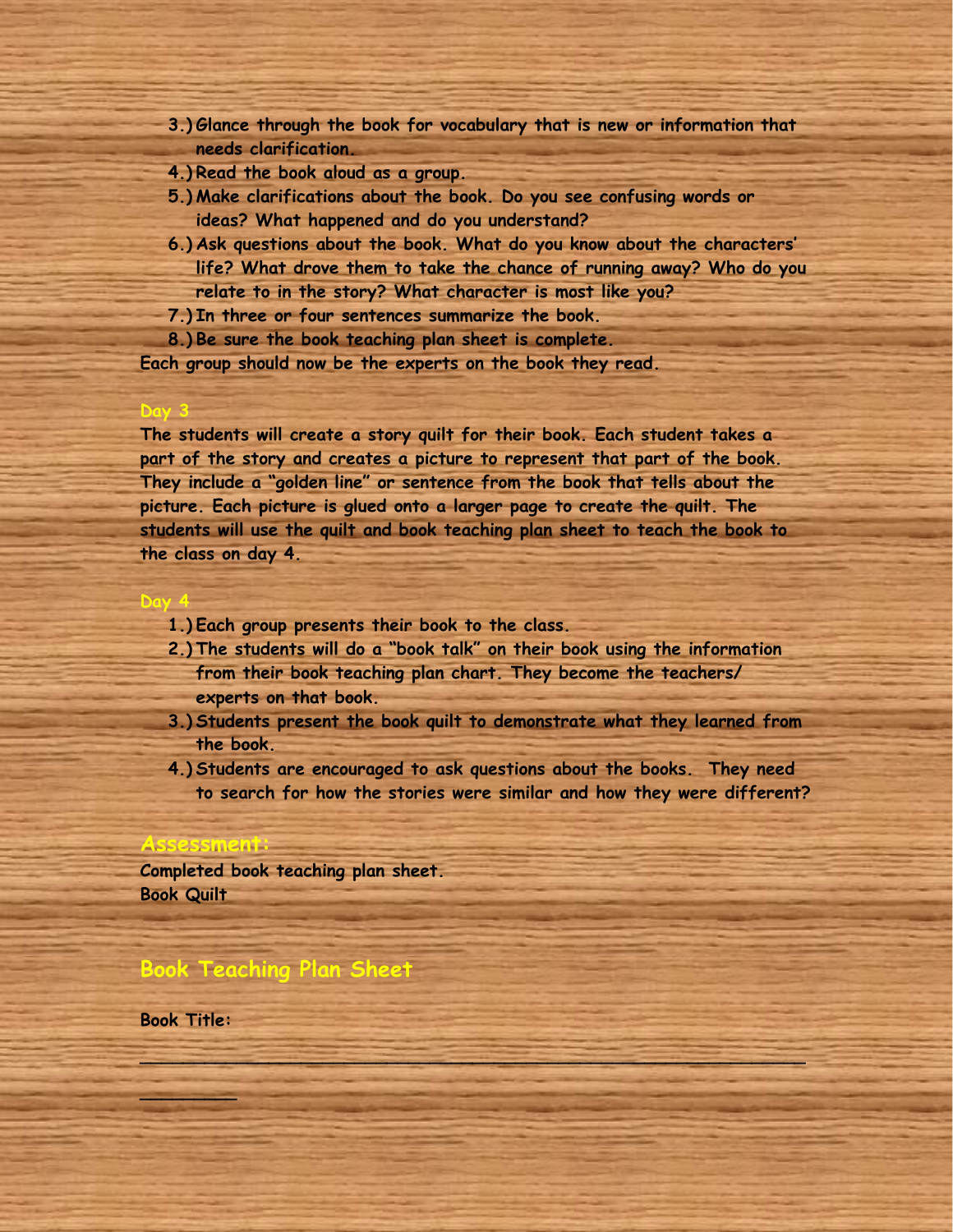#### **Members:\_\_\_\_\_\_\_\_\_\_\_\_\_\_\_\_\_\_\_\_\_\_\_\_\_\_\_\_\_\_\_\_\_\_\_\_\_\_\_\_\_\_\_\_\_\_\_\_\_\_\_\_\_\_\_**

**\_\_\_\_\_\_\_\_\_\_\_\_**

**1. Predict what the book is going to be about. Look at the cover, the title, flip through and look at the pictures. What do you think the book will be about?** 

**\_\_\_\_\_\_\_\_\_\_\_\_\_\_\_\_\_\_\_\_\_\_\_\_\_\_\_\_\_\_\_\_\_\_\_\_\_\_\_\_\_\_\_\_\_\_\_\_\_\_\_\_\_\_\_\_\_**

**\_\_\_\_\_\_\_\_\_\_\_\_\_\_\_\_\_\_\_\_\_\_\_\_\_\_\_\_\_\_\_\_\_\_\_\_\_\_\_\_\_\_\_\_\_\_\_\_\_\_\_\_\_\_\_\_\_**

**\_\_\_\_\_\_\_\_\_\_\_\_\_\_\_\_\_\_\_\_\_\_\_\_\_\_\_\_\_\_\_\_\_\_\_\_\_\_\_\_\_\_\_\_\_\_\_\_\_\_\_\_\_\_\_\_\_**

**\_\_\_\_\_\_\_\_\_\_\_\_\_\_\_\_\_\_\_\_\_\_\_\_\_\_\_\_\_\_\_\_\_\_\_\_\_\_\_\_\_\_\_\_\_\_\_\_\_\_\_\_\_\_\_\_\_**

**\_\_\_\_\_\_\_\_\_\_\_\_\_\_\_\_\_\_\_\_\_\_\_\_\_\_\_\_\_\_\_\_\_\_\_\_\_\_\_\_\_\_\_\_\_\_\_\_\_\_\_\_\_\_\_\_\_**

**\_\_\_\_\_\_\_\_\_\_\_\_\_\_\_\_\_\_\_\_\_\_\_\_\_\_\_\_\_\_\_\_\_\_\_\_\_\_\_\_\_\_\_\_\_\_\_\_\_\_\_\_\_\_\_\_\_**

**\_\_\_\_\_\_\_\_\_\_\_\_\_\_\_\_\_\_\_\_\_\_\_\_\_\_\_\_\_\_\_\_\_\_\_\_\_\_\_\_\_\_\_\_\_\_\_\_\_\_\_\_\_\_\_\_\_**

**\_\_\_\_\_\_\_\_\_\_\_\_\_\_\_\_\_\_\_\_\_\_\_\_\_\_\_\_\_\_\_\_\_\_\_\_\_\_\_\_\_\_\_\_\_\_\_\_\_\_\_\_\_\_\_\_\_**

**2. Preview the book. What words look like new words?** 

**\_\_\_\_\_\_\_\_\_\_\_\_\_\_\_\_\_\_\_\_\_\_\_\_\_\_\_\_\_\_\_\_\_\_\_**

**\_\_\_\_\_\_\_\_\_\_\_\_\_\_\_\_\_\_\_\_\_\_\_\_**

- **3. Read the book aloud as a group. Take turns by reading a page.**
- **4. Make clarifications. What words or ideas were confusing? What happened in the story? Do you understand the story?**
- **5. Discuss the book by answering questions. Use these or come up with your own. What do you know about the characters life? What drove them to take the chance of running away? Who do you relate to in the story? What character is most like you? If you were an enslaved person would you run away or stay with your master? Why or why not? Would you be a helper on the Underground Railroad? Why or why not? What**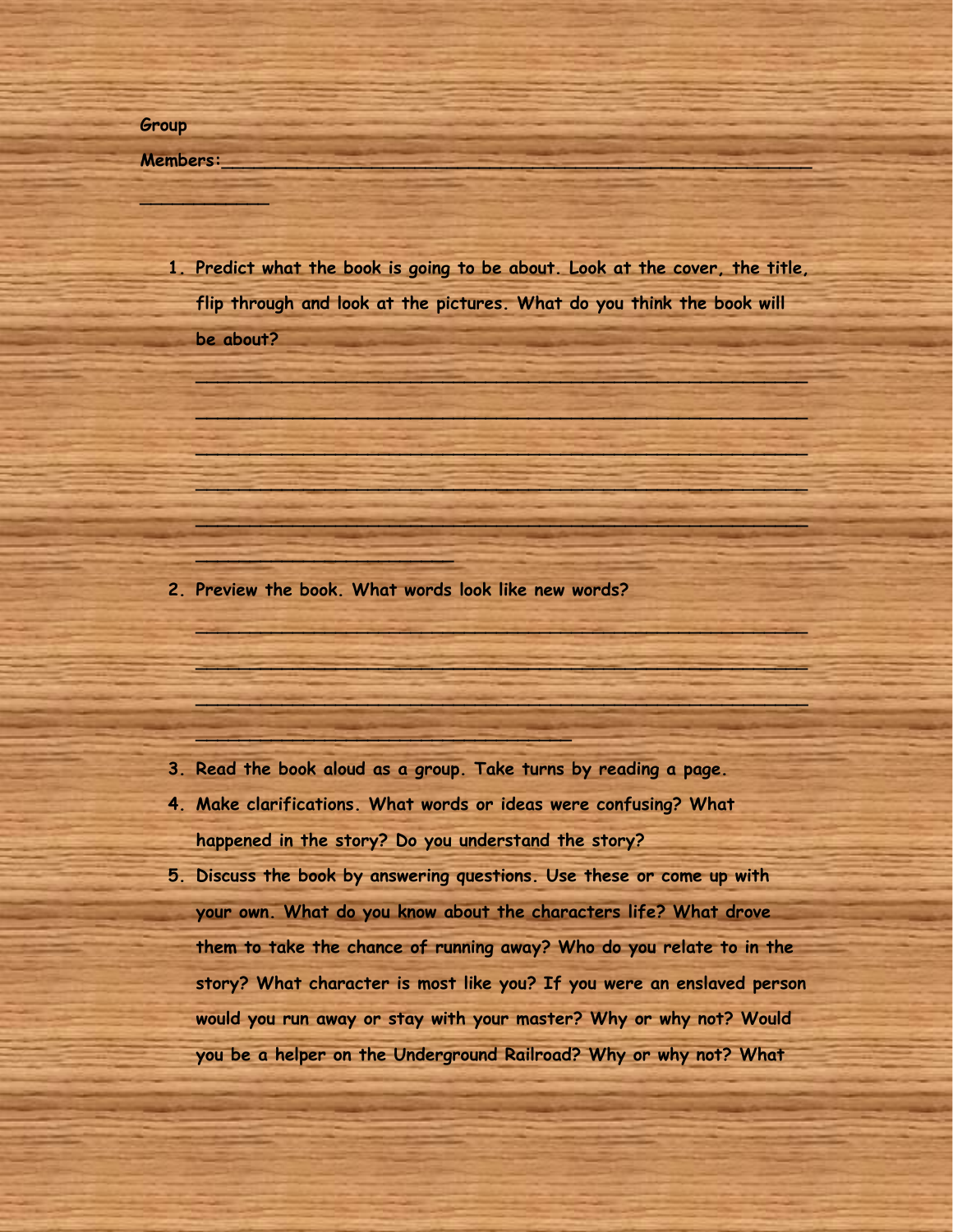**would you want to tell people about the Underground Railroad that you** 

**learned from this book?** 

**6. In three or four sentences, summarize this book.**

### **Rubric for Book Quilt**

**Student Name:** 

| <b>CATEGORY</b>           | 4                                                                                                                                                                                                                                     | 3                                                                                                                                                          | 2                                                                                                                                               |                                                                                                               |
|---------------------------|---------------------------------------------------------------------------------------------------------------------------------------------------------------------------------------------------------------------------------------|------------------------------------------------------------------------------------------------------------------------------------------------------------|-------------------------------------------------------------------------------------------------------------------------------------------------|---------------------------------------------------------------------------------------------------------------|
| <b>Creativity</b>         | Several of the<br>graphics or objects<br>used in the quilt<br>reflect an<br>exceptional degree<br>of student creativity creation and/or<br>in their creation<br>and/or display.                                                       | One or two of the<br>graphics or objects<br>used in the quilt<br>reflect student<br>creativity in their<br>display.                                        | One or two<br>graphics or objects<br>were made or<br>customized by the<br>student, but the<br>ideas were typical<br>rather than creative.       | The student did not<br>make or customize<br>any of the items on<br>the quilt square.                          |
| <b>Time and Effort</b>    | <b>Class time was</b><br>used wisely. Much<br>time and effort went Student could have<br>into the planning<br>and design of the<br>quilt. It is clear the<br>student worked at<br>home as well as at<br>school.                       | <b>Class time was</b><br>used wisely.<br>put in more time<br>and effort at home.                                                                           | <b>Class time was not</b><br>always used wisely,<br>but student did do<br>some additional<br>work at home.                                      | <b>Class time was not</b><br>used wisely and the<br>student put in no<br>additional effort.                   |
| <b>Attention to Theme</b> | The student gives a The student gives a<br>reasonable<br>explanation of how<br>every item in the<br>quilt is related to<br>the book. For most<br>items, the<br>relationship is clear relationship is clear<br>without<br>explanation. | reasonable<br>explanation of how<br>most items in the<br>quilt are related to<br>the book. For many<br>of the items, the<br><b>without</b><br>explanation. | The student gives a The student's<br>fairly reasonable<br>explanation of how<br>most items in the<br>quilt are related to<br>the assigned book. | explanations are<br>weak and illustrate<br>difficulty<br>understanding how<br>to relate items to<br>the book. |

## **Rubric for Book Presentation**

**Student Name:** 

**CATEGORY 4 3 2 1**